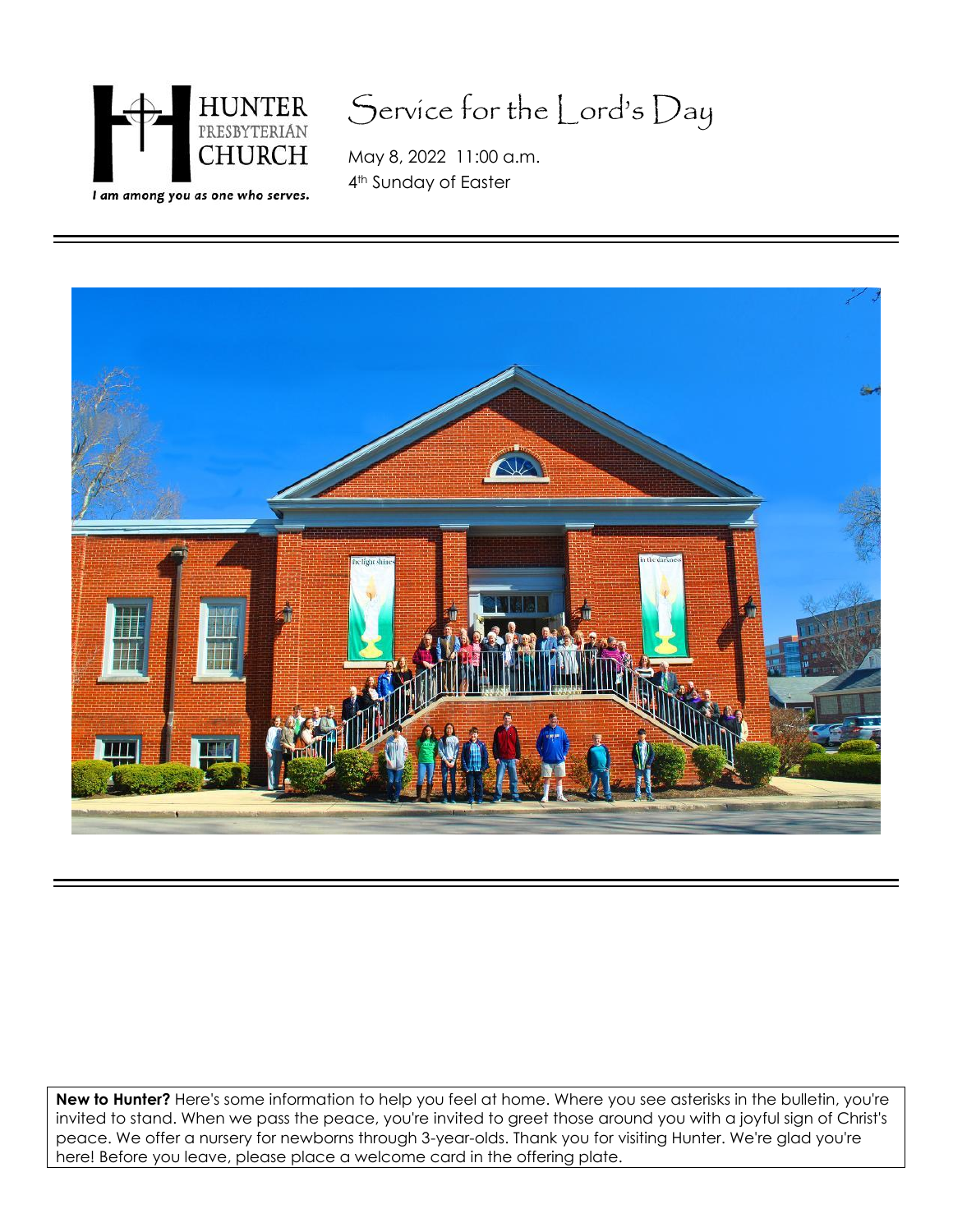## GATHERING AROUND THE WORD

| Prelude                                                                                                                                  | "Benedictus: Chromhorne en taille"<br>from Messe pour les Paroisses                                                                                                                                                                                                                                                                                                                                                                                                                                             | François Couperin |
|------------------------------------------------------------------------------------------------------------------------------------------|-----------------------------------------------------------------------------------------------------------------------------------------------------------------------------------------------------------------------------------------------------------------------------------------------------------------------------------------------------------------------------------------------------------------------------------------------------------------------------------------------------------------|-------------------|
| Chiming of the Hour                                                                                                                      |                                                                                                                                                                                                                                                                                                                                                                                                                                                                                                                 |                   |
| Welcome & Announcements                                                                                                                  |                                                                                                                                                                                                                                                                                                                                                                                                                                                                                                                 |                   |
| <i>*Call to Worship</i>                                                                                                                  |                                                                                                                                                                                                                                                                                                                                                                                                                                                                                                                 |                   |
| As we gather now open our hearts.<br>Open us to Your Presence.<br>Surround us with Your Spirit.<br>Reveal Yourself to us in every place. |                                                                                                                                                                                                                                                                                                                                                                                                                                                                                                                 |                   |
| *Hymn 829                                                                                                                                | "My Faith Looks Up to Thee"                                                                                                                                                                                                                                                                                                                                                                                                                                                                                     | <b>OLIVET</b>     |
| <b>Prayer of Confession</b>                                                                                                              |                                                                                                                                                                                                                                                                                                                                                                                                                                                                                                                 |                   |
| Your name. Amen.                                                                                                                         | Lord, have mercy on us. We are too often a distracted people. Searching frantically for Your<br>Presence when You are already standing in our midst. Your Word points us to Your purpose. Your<br>Spirit calls us to service. You put people in our lives to serve, but we fail to see or sense the call.<br>Slow us down. Open our eyes. Help us to see clearly Your kingdom all around us and its need. So<br>we may be a people tuned to Your voice in our lives and the needs all around us we can serve in |                   |
| (moment for silent reflection)                                                                                                           |                                                                                                                                                                                                                                                                                                                                                                                                                                                                                                                 |                   |
| Assurance of Pardon                                                                                                                      |                                                                                                                                                                                                                                                                                                                                                                                                                                                                                                                 |                   |
| *Hymn #583                                                                                                                               | "Glory to God"<br>(sing thru 2x, once in English, once in Latin)                                                                                                                                                                                                                                                                                                                                                                                                                                                | <b>GLORIA</b>     |
| <i>*Passing of the Peace</i>                                                                                                             |                                                                                                                                                                                                                                                                                                                                                                                                                                                                                                                 |                   |
| May the peace of our Lord Jesus Christ be with you all.<br>And also with you.                                                            |                                                                                                                                                                                                                                                                                                                                                                                                                                                                                                                 |                   |
|                                                                                                                                          | HEARING THE WORD                                                                                                                                                                                                                                                                                                                                                                                                                                                                                                |                   |
| Prayer for Illumination                                                                                                                  |                                                                                                                                                                                                                                                                                                                                                                                                                                                                                                                 |                   |
| Reading from the Old Testament                                                                                                           | Psalm 139:1-10                                                                                                                                                                                                                                                                                                                                                                                                                                                                                                  | (O.I., p. 577)    |
| Reading from the New Testament                                                                                                           | John 20:11-18                                                                                                                                                                                                                                                                                                                                                                                                                                                                                                   | (N.T., p. 114)    |
| Holy Wisdom. Holy Word. Thanks be to God.                                                                                                |                                                                                                                                                                                                                                                                                                                                                                                                                                                                                                                 |                   |
| Message                                                                                                                                  | "Knowing is Believing"                                                                                                                                                                                                                                                                                                                                                                                                                                                                                          | Ray Mendenhall    |

## RESPONDING TO THE WORD

Choral Anthem "Awake My Heart" Jane Marshall

Sharing Our Joys and Concerns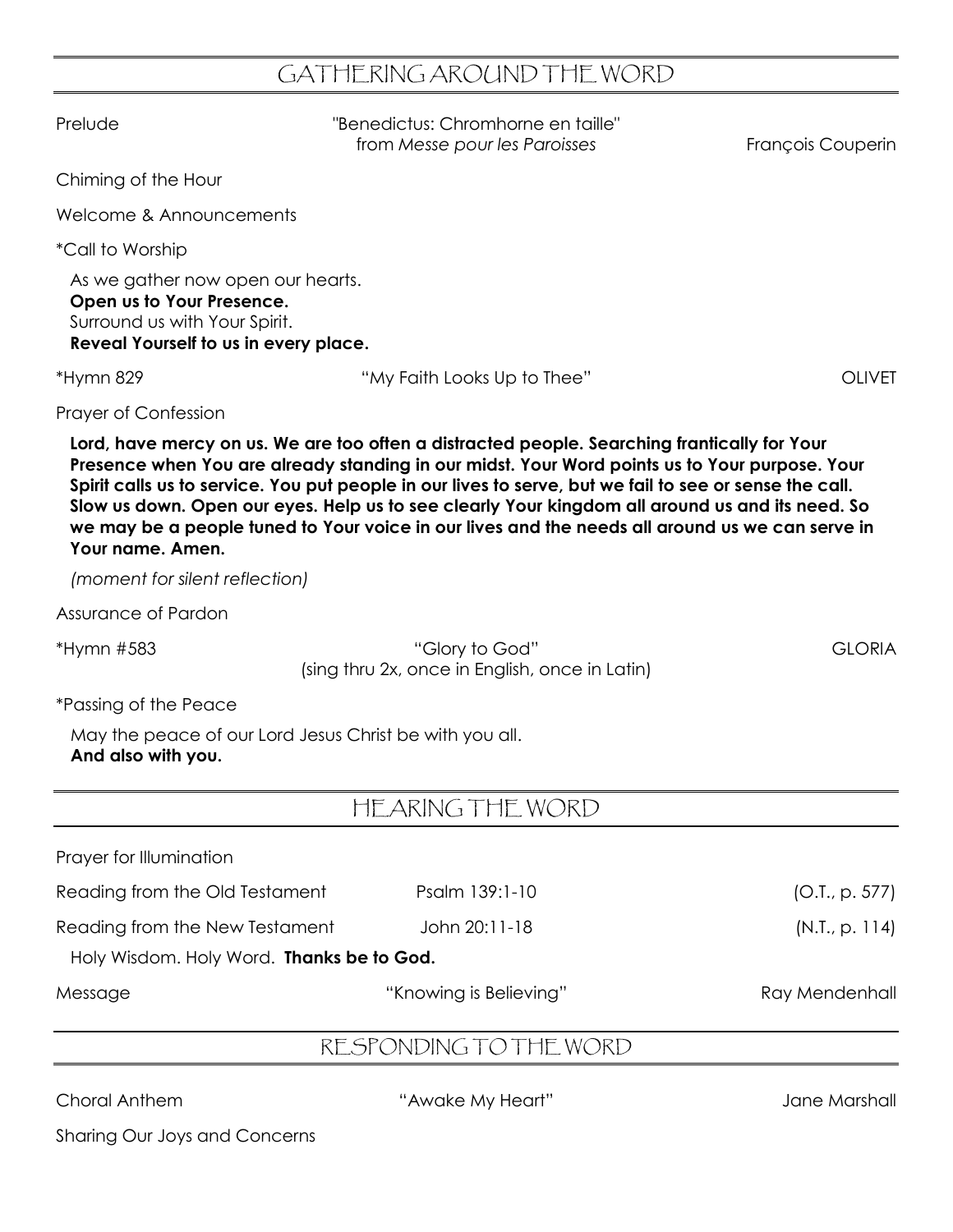| Prayers of the People               |                               |                        |
|-------------------------------------|-------------------------------|------------------------|
| Presenting Our Tithes & Offerings   |                               |                        |
| Offertory                           | "Come With Us, Blessed Jesus" | arr. Dale Wood         |
| Prayer of Thanksgiving & Dedication |                               |                        |
| *Hymn 828                           | "More Love to Thee, O Christ" | MORE LOVE TO THEE      |
| *Charge & Benediction               |                               |                        |
| *Hymn 587                           | "Alleluia!"                   | <b>CELTIC ALLELUIA</b> |
| Postlude                            | "How Firm a Foundation"       | arr. Anna Laura Page   |
| Depart in Peace                     |                               |                        |
| *Please stand as you are able.      |                               |                        |

Household Prayer: Almighty God, you sent Jesus, our good shepherd, to gather us together. May we not wander from his flock, but follow wherever he leads us, listening for his voice and staying near him, until we are safely in your fold, to live with you forever; through Jesus Christ our Lord, who lives and reigns with you in the unity of the Holy Spirit, one God, now and forever. Amen.